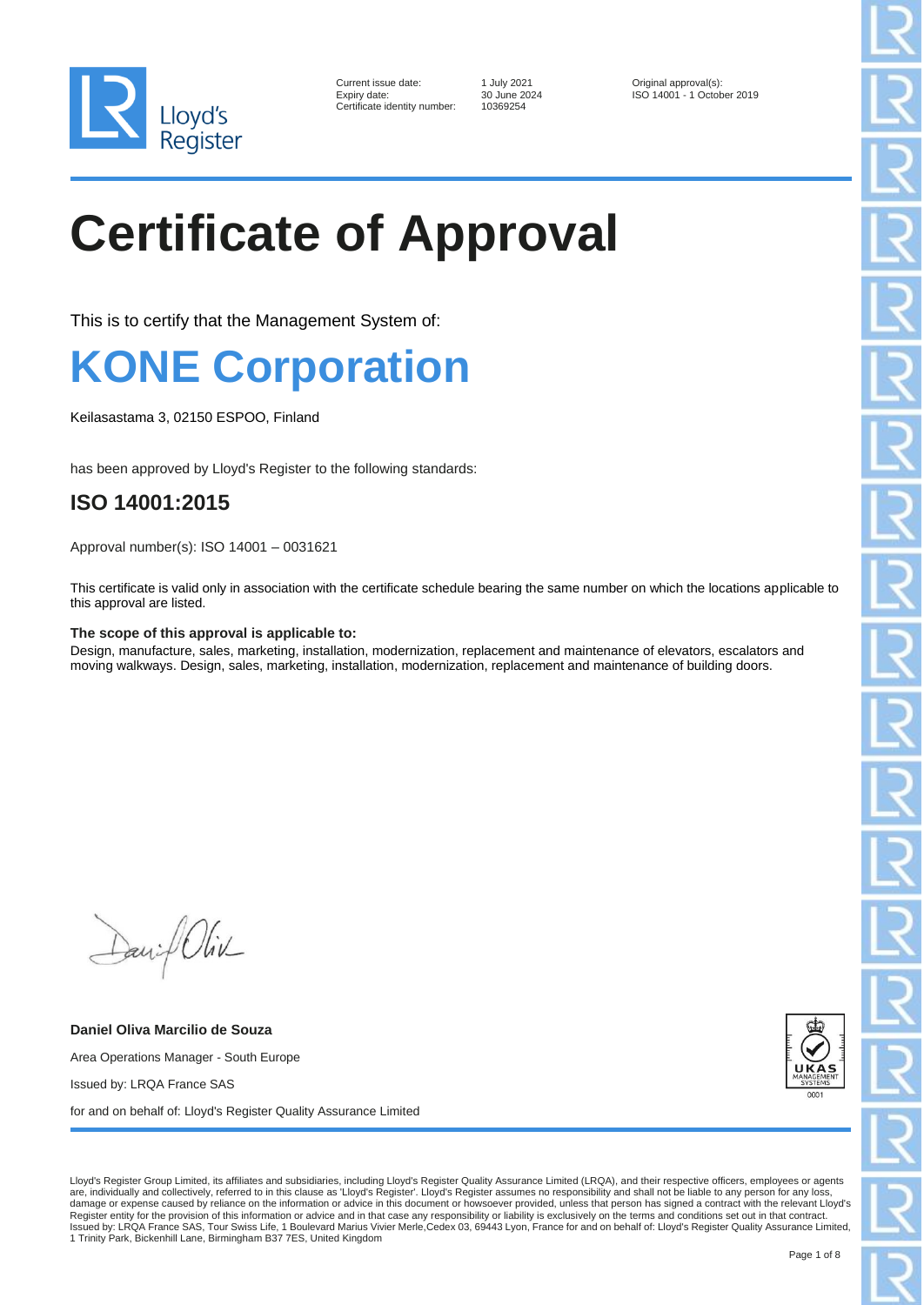

| Location                                                                                                                                                         | <b>Activities</b>                                                                                                                                                        |
|------------------------------------------------------------------------------------------------------------------------------------------------------------------|--------------------------------------------------------------------------------------------------------------------------------------------------------------------------|
| <b>HEADQUARTER</b><br>Keilasatama 3, 02150 ESPOO, Finland                                                                                                        | ISO 14001:2015                                                                                                                                                           |
|                                                                                                                                                                  | <b>Head Office</b>                                                                                                                                                       |
|                                                                                                                                                                  |                                                                                                                                                                          |
| <b>FRONT LINES</b>                                                                                                                                               |                                                                                                                                                                          |
| <b>KONE Hissit Oy</b><br>Kone Elevators Finland, Aku Korhosen tie 8,<br>00400 HELSINKI, Finland                                                                  | ISO 14001:2015<br>Design, sales, marketing, installation, modernization,<br>replacement and maintenance of elevators, escalators,<br>moving walkways and building doors. |
| <b>KONE PIC.</b><br>Global House, Station Place Fox Lane North, CHERTSEY,<br>KT16 9HW, United Kingdom                                                            | ISO 14001:2015<br>Design, sales, marketing, installation, modernization,<br>replacement and maintenance of elevators, escalators,<br>moving walkways and building doors. |
| <b>KONE Plc. - Kone Escalator Assembly</b><br>Worthdale House, Worth Bridge Road, (KONE Escalator<br>Assembly - Keighley), KEIGHLEY, BD21 4YA,<br>United Kingdom | ISO 14001:2015<br>Design, assembly and supply of escalators, moving<br>walkways, their components and modernization solutions.                                           |
| <b>KONE France</b><br>455 Promenade des anglais, 06200 NICE, France                                                                                              | ISO 14001:2015<br>Design, sales, marketing, installation, modernization,<br>replacement and maintenance of elevators, escalators,<br>moving walkways and building doors. |

#### **KONE AB**

Kronborgsgränd 13, 164 46 KISTA, Sweden

#### **ISO 14001:2015**

Design, sales, marketing, installation, modernization, replacement and maintenance of elevators, escalators, moving walkways and building doors



Lloyd's Register Group Limited, its affiliates and subsidiaries, including Lloyd's Register Quality Assurance Limited (LRQA), and their respective officers, employees or agents are,<br>individually and collectively, referred expense caused by reliance on the information or advice in this document or howsoever provided, unless that person has signed a contract with the relevant Lloyd's Register entity for the provision of this information or advice and in that case any responsibility or liability is exclusively on the terms and conditions set out in that contract.<br>Issued by: LRQA France SAS, Tour Swiss Life, 1 Boulevard 1 Trinity Park, Bickenhill Lane, Birmingham B37 7ES, United Kingdom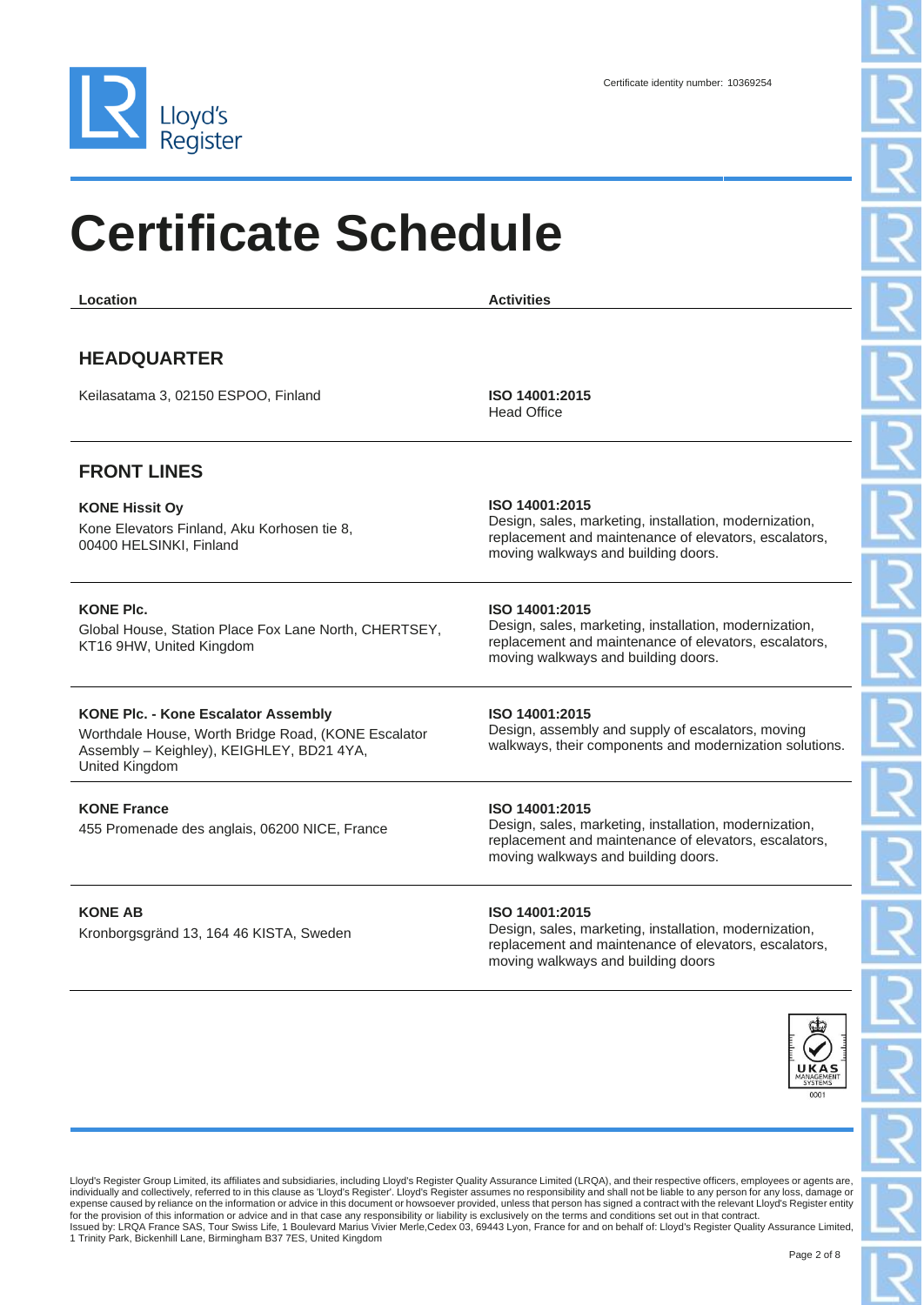

| Location                                                                                                                          | <b>Activities</b>                                                                                                                                                        |
|-----------------------------------------------------------------------------------------------------------------------------------|--------------------------------------------------------------------------------------------------------------------------------------------------------------------------|
| <b>KONE A/S</b><br>Marielundvej 10, 2730 HERLEV, Denmark                                                                          | ISO 14001:2015<br>Design, sales, marketing, installation, modernization,<br>replacement and maintenance of elevators, escalators,<br>moving walkways and building doors. |
| <b>KONE AS</b><br>Ryenstubben 12, 0679 OSLO, Norway                                                                               | ISO 14001:2015<br>Design, sales, marketing, installation, modernization,<br>replacement and maintenance of elevators, escalators,<br>moving walkways and building doors. |
| <b>KONE China</b><br>8 A 88 Shanghaimart, 2299 YanAn Road West, SHANGHAI,<br>200336, China                                        | ISO 14001:2015<br>Design, sales, marketing, installation, modernization,<br>replacement and maintenance of elevators, escalators and<br>moving walkways.                 |
| <b>KONE (Ireland) Ltd</b><br>Unit G7 Calmont Park, Calmount Avenue, Ballymount, 12<br>DUBLIN, Ireland                             | ISO 14001:2015<br>Design, sales, marketing, installation, modernization,<br>replacement and maintenance of elevators, escalators and<br>moving walkways.                 |
| <b>KONE (NI) Ltd</b><br>Unit B2 - 19 Heron Road, Sydenham Business Park, BELFAST,<br>BT3 9LE, United Kingdom                      | ISO 14001:2015<br>Design, sales, marketing, installation, modernization,<br>replacement and maintenance of elevators, escalators and<br>moving walkways.                 |
| KONE GmbH, Aufzüge und Rolltreppen<br>Mideuropean Elevators and Escaltors Group, Vahrenwalder Str.<br>317, 30179 HANOVER, Germany | ISO 14001:2015<br>Design, sales, marketing, installation, modernization,<br>replacement and maintenance of elevators, escalators and<br>moving walkways.                 |

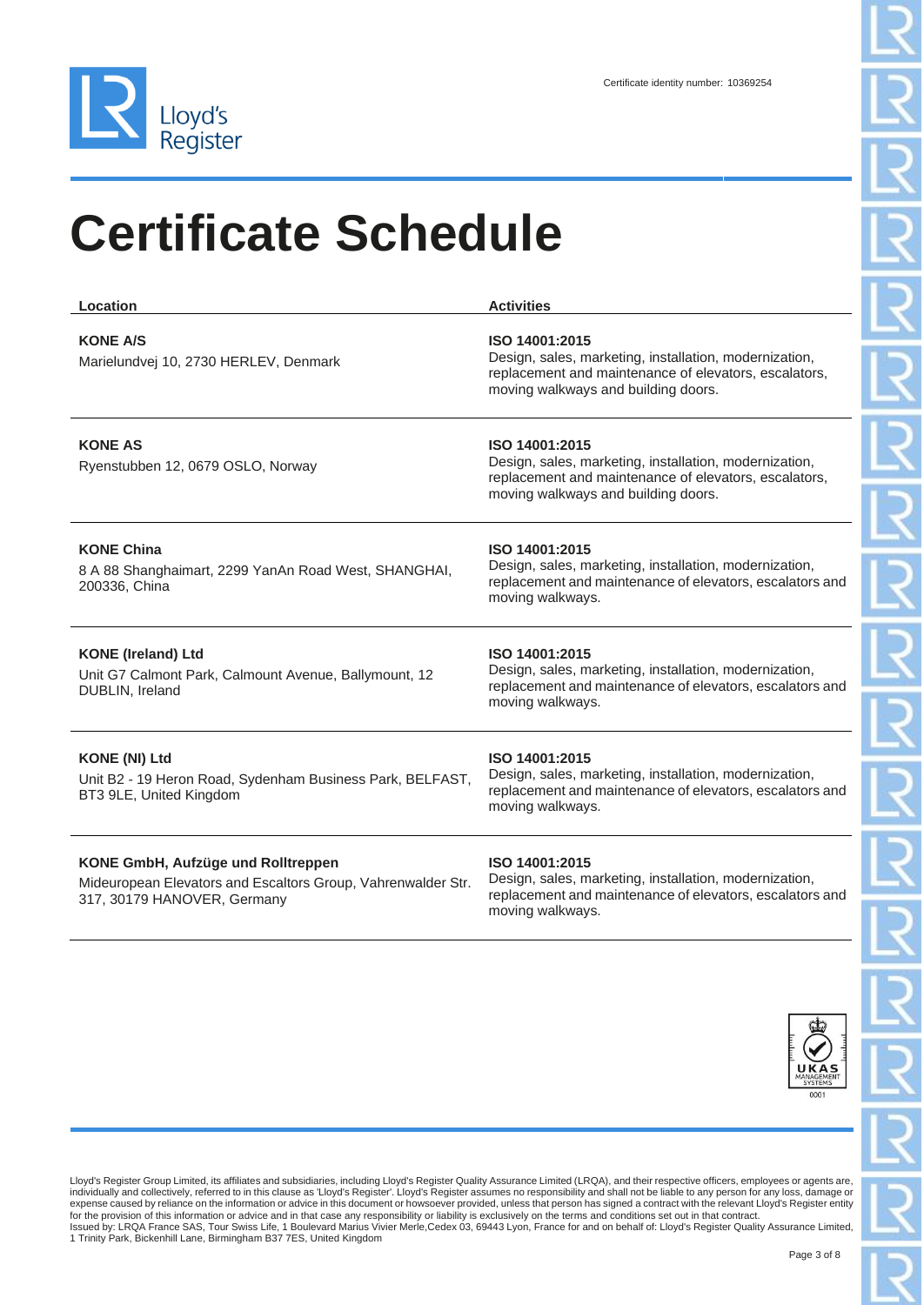

| Location                                                                             | <b>Activities</b>                                                                                                                                                        |
|--------------------------------------------------------------------------------------|--------------------------------------------------------------------------------------------------------------------------------------------------------------------------|
| <b>KONE Belgium S.A.</b><br>Rue de Bretagne 24 A, 1200 WOLUWE-ST-LAMBERT,<br>Belgium | ISO 14001:2015<br>Design, sales, marketing, installation, modernization,<br>replacement and maintenance of elevators, escalators,<br>moving walkways and building doors. |
| KONE Luxembourg s.a.r.l.<br>Rue Geespelt 24, 3378 LIVANGE, Luxembourg                | ISO 14001:2015<br>Design, sales, marketing, installation, modernization,<br>replacement and maintenance of elevators, escalators,<br>moving walkways and building doors. |
| <b>Kone SpA</b><br>Via Figino, 41, 20016 PERO, Italy                                 | ISO 14001:2015<br>Design, sales, marketing, installation, modernization,<br>replacement and maintenance of elevators, escalators,<br>moving walkways and building doors. |
| KONE B.V.<br>Rijn 10, 2491 BG DEN HAAG, The Netherlands                              | ISO 14001:2015<br>Design, sales, marketing, installation, modernization,<br>replacement and maintenance of elevators, escalators,<br>moving walkways and building doors. |
| <b>KONE Elevators Pty Ltd</b><br>185 O'Riordan Street, MASCOT, 2020, Australia       | ISO 14001:2015<br>Design, sales, marketing, installation, modernization,<br>replacement and maintenance of elevators, escalators,<br>moving walkways and building doors. |
| <b>KONE - New Zealand</b>                                                            | ISO 14001:2015                                                                                                                                                           |

Level 2, 22 Pollen Street, Grey Lynn, AUCKLAND, 1021, New Zealand

Design, sales, marketing, installation, modernization, replacement and maintenance of elevators, escalators, moving walkways and building doors.

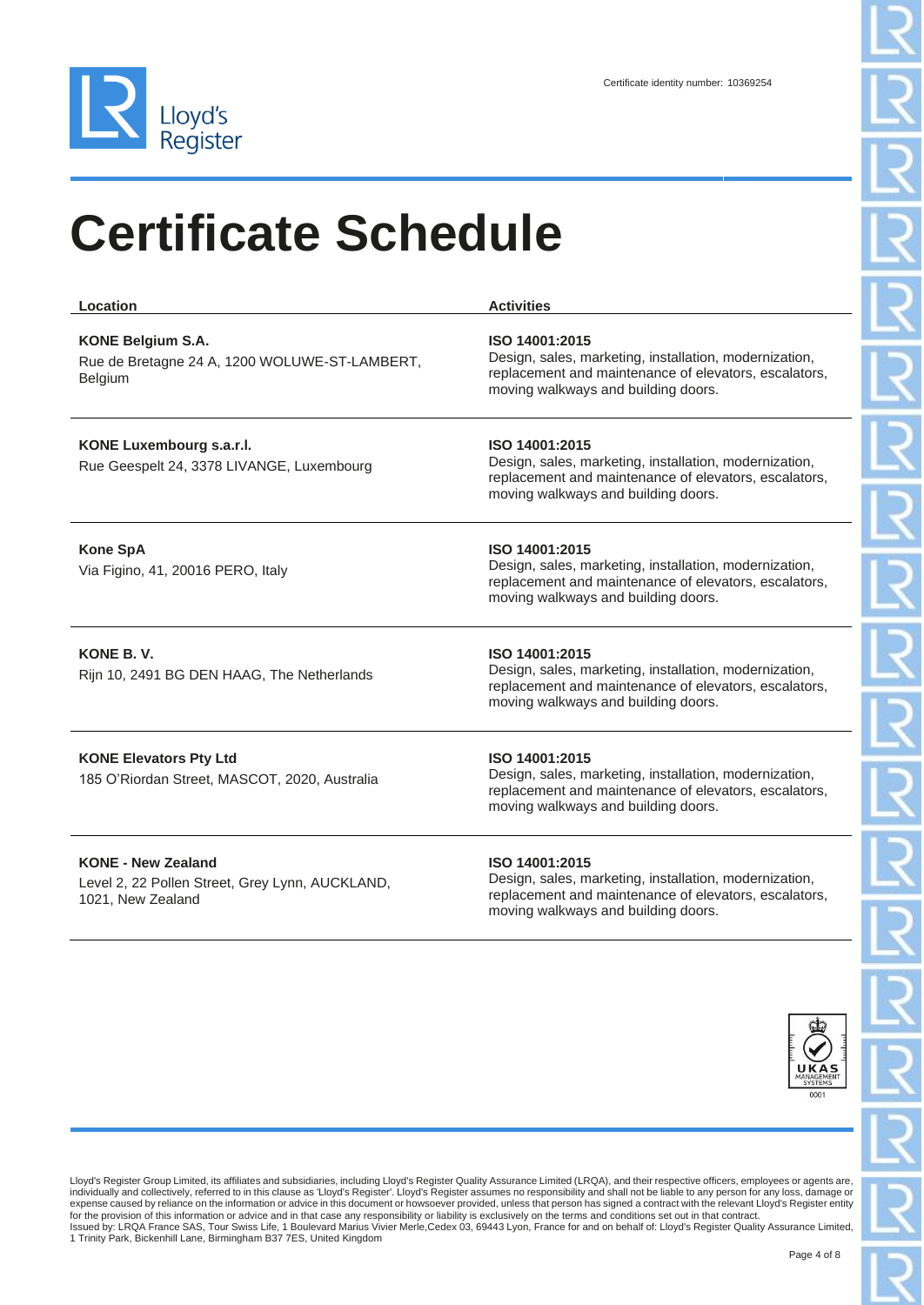

| Location                                                                                                                  | <b>Activities</b>                                                                                                                                                        |
|---------------------------------------------------------------------------------------------------------------------------|--------------------------------------------------------------------------------------------------------------------------------------------------------------------------|
| <b>KONE Pte Ltd</b><br>30A Kallang Place, #14-01, SINGAPORE 339213,<br>Singapore                                          | ISO 14001:2015<br>Design, sales, marketing, installation, modernization,<br>replacement and maintenance of elevators, escalators and<br>moving walkways.                 |
| <b>KONE (Schweiz) AG</b><br>Ruchstuckstrasse 21, 8306 BRÜTTISELLEN,<br>Switzerland                                        | ISO 14001:2015<br>Design, sales, marketing, installation, modernization,<br>replacement and maintenance of elevators, escalators and<br>moving walkways.                 |
| <b>KONE a.s</b><br>Evropská 423/178, 160 00 PRAHA, Czech Republic                                                         | ISO 14001:2015<br>Design, sales, installation, modernization, replacement<br>and maintenance of elevators, escalators, moving<br>walkways and building doors.            |
| <b>KONE AG</b><br>Lemböckgasse 61/2/5, 1230 WIEN, Austria                                                                 | ISO 14001:2015<br>Design, sales, marketing, installation, modernization,<br>replacement and maintenance of elevators, escalators and<br>moving walkways.                 |
| <b>KONE ELEVADORES SA</b><br>Parque Empresarial Ávalon, C/ Santa Leonor nùm. 65 - Edif. F,<br>3ª Pl., 28037 MADRID, Spain | ISO 14001:2015<br>Design, sales, marketing, installation, modernization,<br>replacement and maintenance of elevators, escalators,<br>moving walkways and building doors. |
| <b>KONE SUPPLY CHAIN</b>                                                                                                  |                                                                                                                                                                          |

#### **ELEVATORS**

**KONE Industrial Spa (SOI)** Via Figino 41, 20016 PERO, Italy

#### **ISO 14001:2015**

Manufacture and supply of elevators and their components.

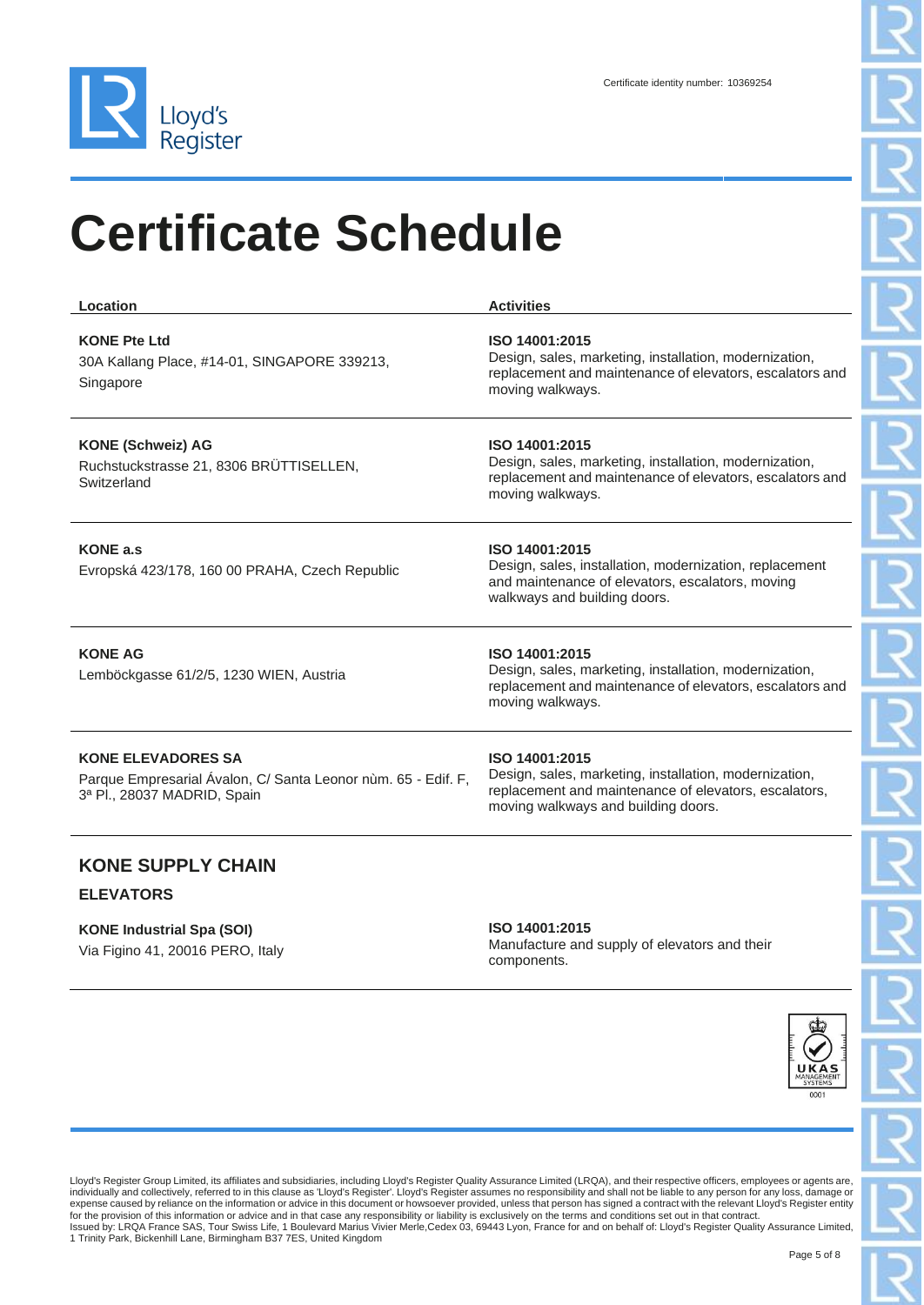

| Location                                                                                                                                            | <b>Activities</b>                                                                                               |  |
|-----------------------------------------------------------------------------------------------------------------------------------------------------|-----------------------------------------------------------------------------------------------------------------|--|
| Slimpa S.p.A (SLI)<br>Via don Speroni, 28, 21062 CADREZZATE CON OSMATE, Italy                                                                       | ISO 14001:2015<br>Manufacture and supply of elevator components.                                                |  |
| <b>KONE Industrial Oy (SOF)</b><br>Kuumolankatu 1, 05830 HYVINKAA, Finland                                                                          | ISO 14001:2015<br>Design, manufacture and supply of elevators, their<br>components and modernization solutions. |  |
| <b>KONE Elevators Co. Ltd (SOC)</b><br>No 88 Middle GuCheng Road, Yushan town, Jiansu province,<br>KUNSHAN, 215300, China                           | ISO 14001:2015<br>Design, manufacture and supply of elevators and their<br>components.                          |  |
| <b>KONE Inc. (SOA)</b><br>450 & 500 Century Parkway, ALLEN, TX, 75013,<br><b>United States</b>                                                      | ISO 14001:2015<br>Design and supply of elevators and their components.                                          |  |
| <b>KONE INDUSTRIAL KONCERN S.r.o (TCU)</b><br>Predicka 452/24, 400 30 USTI NAD LABEM,<br><b>Czech Republic</b>                                      | ISO 14001:2015<br>Design, manufacture and supply of elevator components.                                        |  |
| <b>KONE Industrial SA de CV (MCU)</b><br>Calle del progresso #1300 Norte, Fracc Parque Industrial<br>Matamoros, 27440 MATAMOROS COAHUILA,<br>Mexico | ISO 14001:2015<br>Design, manufacture and supply of elevator components.                                        |  |

### **KONE Elevator India Private Limited**

India Technology and Engineering Centre (ITEC), Global Engineering Center (GEC), Kosmo One, No.14, 3rd Main Road, Ambattur Industrial Estate, CHENNAI, 600058, India

**ISO 14001:2015** Design of elevators and their components.

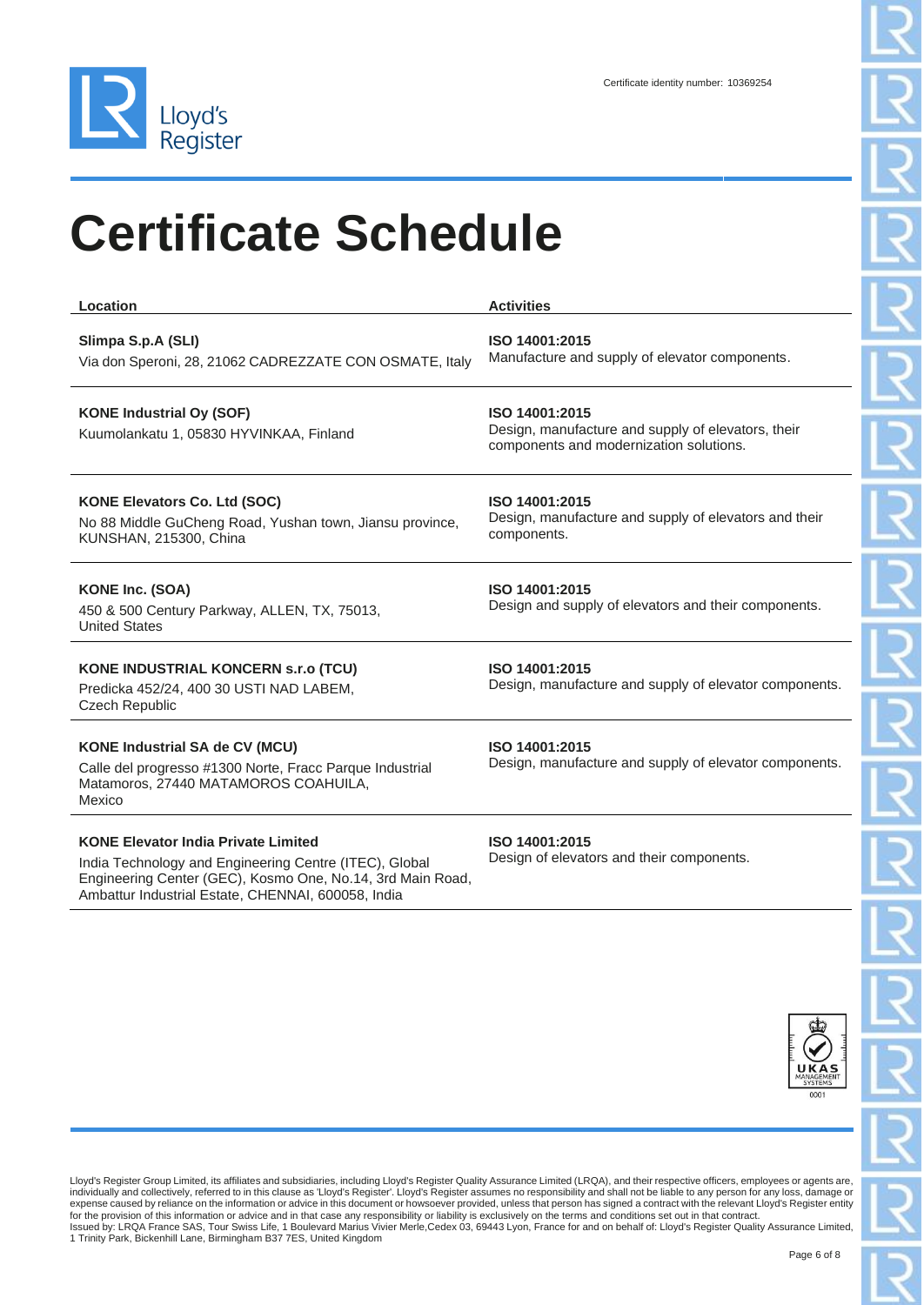

**Location Activities** 

| <b>KONE Elevator India Private Limited (ISU)</b> |  |  |  |
|--------------------------------------------------|--|--|--|

Plot No:A 28, Sipcot Industrial Park, Pillaipakkam, Sriperumbudur Taluk, Kancheepuram District, KANCHEEPURAM, 602105, Tamil Nadu, India

#### **ESCALATORS**

#### **KONE Elevators Co. Ltd. (ESB)**

No 88 Middle GuCheng Road, Yushan Town, Jiangsu province, KUNSHAN, 215300, China

#### **KONE, U.S. Escalator Division (ESM)**

2266 U.S. Highway 6, COAL VALLEY, IL, 61240, United States

#### **GLOBAL SPARE SUPPLY (GSS)**

#### **KONE Industrial Ltd (GSS)**

Kuumolankatu 1, P.O. Box 674 B, 05801 HYVINKAA, Finland

#### **KONE Elevator India Private Limited**

India Technology and Engineering Centre (ITEC), Global Spare Supply (GSS India), Kosmo One, No.14, 3rd Main Road, Ambattur Industrial Estate, CHENNAI, 600 058, India

### **R&D**

#### **Equipment R&D (QRD)**

Myllykatu 3, 05801 HYVINKÄÄ, Finland

#### **ISO 14001:2015**

Design, manufacture and supply of escalators, moving walkways, their components and modernization solutions.

#### **ISO 14001:2015**

Design, manufacture and supply of escalators, moving walkways, their components and modernization solutions.

#### **ISO 14001:2015**

Design and supply of elevator, escalator and building doors spare parts.

#### **ISO 14001:2015**

Supply of elevator, escalator and building doors spare parts.

#### **ISO 14001:2015**

Design of elevators, escalators, moving walkways, building doors, their components and modernization solutions.



Lloyd's Register Group Limited, its affiliates and subsidiaries, including Lloyd's Register Quality Assurance Limited (LRQA), and their respective officers, employees or agents are, individually and collectively, referred to in this clause as 'Lloyd's Register'. Lloyd's Register assumes no responsibility and shall not be liable to any person for any loss, damage or expense caused by reliance on the information or advice in this document or howsoever provided, unless that person has signed a contract with the relevant Lloyd's Register entity for the provision of this information or advice and in that case any responsibility or liability is exclusively on the terms and conditions set out in that contract.<br>Issued by: LRQA France SAS, Tour Swiss Life, 1 Boulevard 1 Trinity Park, Bickenhill Lane, Birmingham B37 7ES, United Kingdom

**ISO 14001:2015**

Design, manufacture and supply of elevators and their components.